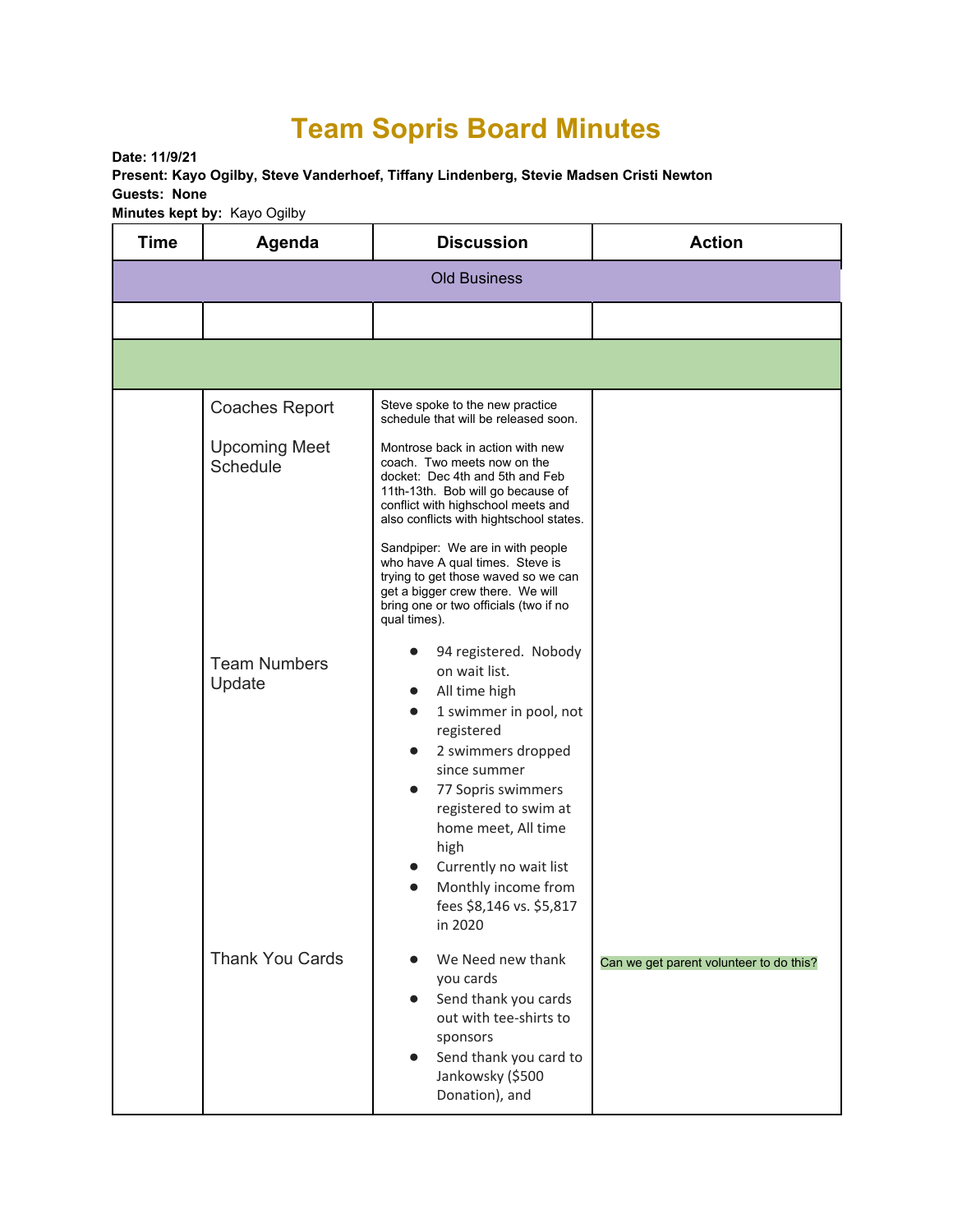|                                        | sponsors on board                                                                                                                                                                                                                                                                                                                                                                                                                                                                                         |                                                                                                                                                                                                                                                                                          |
|----------------------------------------|-----------------------------------------------------------------------------------------------------------------------------------------------------------------------------------------------------------------------------------------------------------------------------------------------------------------------------------------------------------------------------------------------------------------------------------------------------------------------------------------------------------|------------------------------------------------------------------------------------------------------------------------------------------------------------------------------------------------------------------------------------------------------------------------------------------|
| <b>Team Assessment</b>                 | We discussed coaches salaries: we<br>are going to consider putting Bob on<br>Salary as well as Kelly. She has<br>some full time teaching job offers<br>coming so we should potentially<br>entice her to stay with us. We talked<br>about giving her a bump to 20 or 25.<br>Proposal: Annualize Bob's and then<br>bump it up \$1100. If we have a                                                                                                                                                          | STeve is toing to talk to Bob and Kelly:<br>Annualize Bob's and then bump it up<br>\$1100.<br>Kelly: Proposal is to go to \$5200 a year<br>which accounts for swim meets and a<br>bump up to \$25.<br>Long term: If we have a good year, we<br>offset this with a bonus back to coaches. |
| Volunteer<br>Coordinator               | good year, we offset this with a<br>bonus back to coaches.<br>WE NEED A VOLUNTEER<br>COORDINATOR: Someone who<br>can find someone to get volunteers<br>as well as manage volunteer<br>positions on active and reach out to<br>families.<br>Job Description: Oversee and<br>manage active: Post positions and<br>follow up with those who sign up.<br>Working with coaching staff and<br>board with filling those positions and<br>communicating that back to board<br>and coach. Also getting a volunteer |                                                                                                                                                                                                                                                                                          |
| <b>Team Shirts and</b><br><b>Suits</b> | for a position that a coach needs.<br>Parent Meeting and New Parent<br>Orientation at meet.<br>Tiff did update on team shirts.                                                                                                                                                                                                                                                                                                                                                                            | Send email to families about parent<br>meeting. 8:30 Saturday. Also include<br>team photo: 12:30 after mornings session<br>on Saturday. Bring snacks. No vending.<br>Stick around Sunday afternoon to help<br>clean up. Team suits.                                                      |
| <b>Participation Prizes</b>            | Kayo did update on suits.                                                                                                                                                                                                                                                                                                                                                                                                                                                                                 |                                                                                                                                                                                                                                                                                          |
| Deep Freeze Meet                       | Stevie talked about participation<br>prizes. She presented the idea of<br>honey stinger waffles.                                                                                                                                                                                                                                                                                                                                                                                                          | Order Jimmy Johns.                                                                                                                                                                                                                                                                       |
|                                        | We discussed CoVid Meet policy:<br>we will require masks. For younger<br>swimmers we will have a heating<br>area and have them flow through the<br>pool area like we did during our full<br>CoVid meets. Older swimmers we<br>won't because there will be less<br>swimmers: we will require masks<br>but not worry about heating and<br>deck flow.                                                                                                                                                        |                                                                                                                                                                                                                                                                                          |
| <b>Team Email</b>                      |                                                                                                                                                                                                                                                                                                                                                                                                                                                                                                           |                                                                                                                                                                                                                                                                                          |
| <b>New Board Member</b><br>Recruitment | We are going to change language<br>on website so that all emails that<br>have to do with inquiry to go to steve<br>and the only emails that go to cristi<br>are through our Active account.                                                                                                                                                                                                                                                                                                               | Tiff is going to talk to Emily Lambert about<br>potential board position/volunteer<br>coordinator/officiating.                                                                                                                                                                           |
| <b>Western Slope</b><br>League Meeting | Reimburse officials to go to any CSI<br>meets from Western Slope. Going<br>to front range gets meet refs done<br>faster and better training.                                                                                                                                                                                                                                                                                                                                                              | Discuss We could offer to host bronz<br>meet in Junction in Dec meeting.                                                                                                                                                                                                                 |